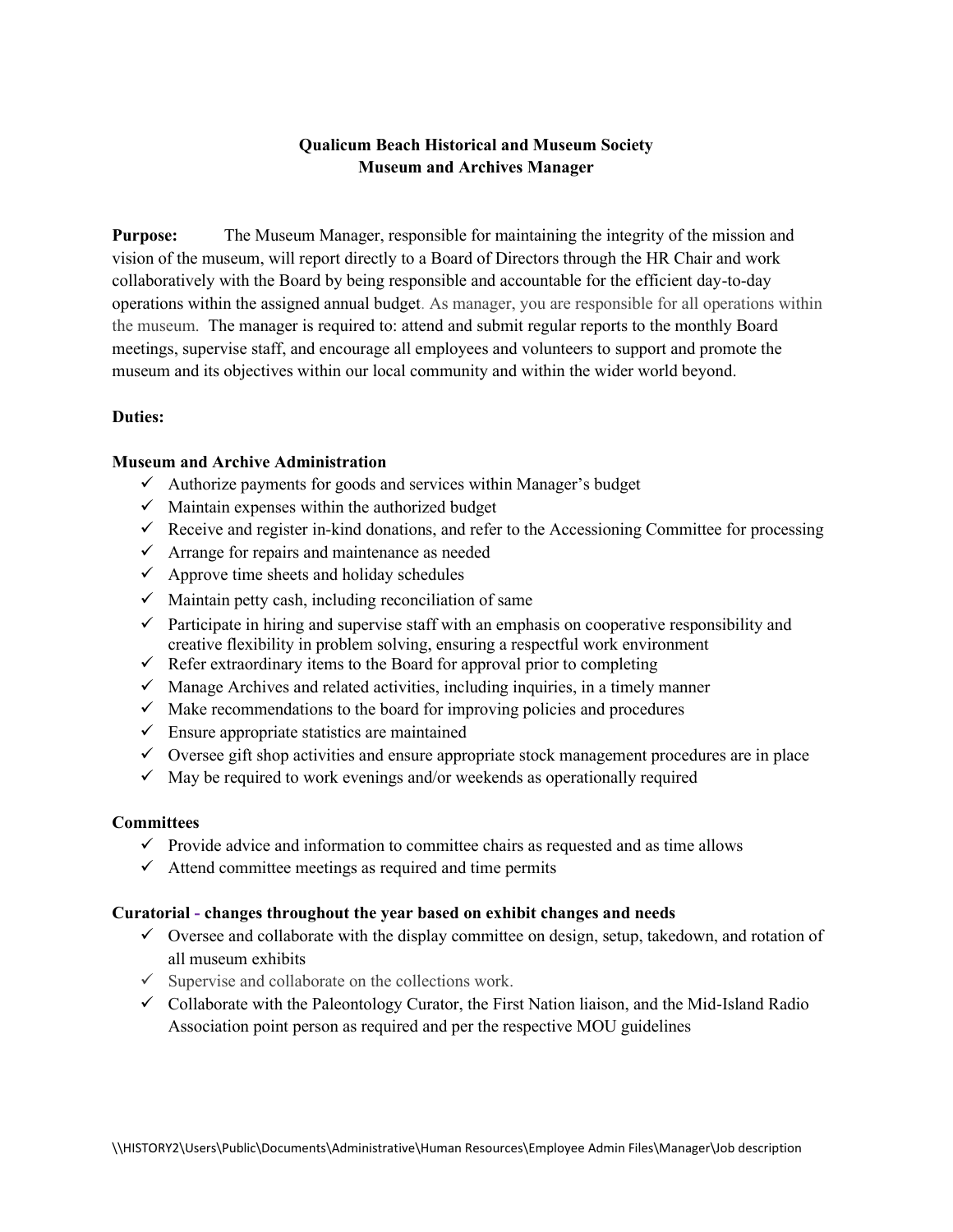## **Grants and Funding – this section also varies based on grant deadlines and timing**

- $\checkmark$  Assist in identifying grants and funding opportunities
- $\checkmark$  Assist with the preparation of applications where appropriate e.g. Summer Student Program
- $\checkmark$  Assist where needed with reporting on funds received as outlined by granting bodies
- $\checkmark$  Assist with museum-based funding programs such as Adopt an Artifact under direction of the Board

#### **Programs and Events**

- $\checkmark$  Participate in events taking place at the museum as appropriate
- $\checkmark$  Participate in programs or events of other organizations as appropriate
- $\checkmark$  School Programs: develop, manage, and arrange to greet/conduct tours at the museum

## **Public Relations**

- $\checkmark$  Promote and publicize the Museum and Archives and its activities as needed or directed by the Board
- $\checkmark$  Interact and collaborate with Town staff on inquiries and museum issues
- $\checkmark$  Organize and lead public presentations as requested by organizations in the community
- $\checkmark$  Organize and Coordinate community engagement under the direction of the board
- $\checkmark$  Oversee the maintenance of museum social media platforms

#### **Volunteers**

- $\checkmark$  Prepare and maintain the roster of volunteers required to run the day-to-day operations
- $\checkmark$  Help develop and maintain a strong volunteer base to staff all required positions
- $\checkmark$  Provide training of new and returning volunteers as required to perform their duties, including their responsibility to interact with visitors, and offer support when needed
- $\checkmark$  Review and update procedures for volunteers to provide visitors with high standard of service
- $\checkmark$  Always keep an open dialogue to ensure all volunteers are comfortable and confident in their positions

#### **Supervision – [varies based on time of year – increases during the summer season]**

- $\checkmark$  Provide direction as needed to Museum Coordinator and assign and supervise tasks of students and volunteers.
- $\checkmark$  Annual performance appraisals of permanent staff

## **QUALIFICATIONS**

- Post secondary degree in Museum Studies or related field
- Previous experience in a museum, archival and/or tourism environment involving public interaction, with artifact handling and/or database management knowledge would be an asset
- Strong organizational, interpersonal and oral/written communication skills are mandatory, including speaking before small or large groups
- Highly self-motivated, team player, detail oriented
- Must be comfortable working in a multi-faceted organization
- Innovative and creative thinker able to multi-task is essential